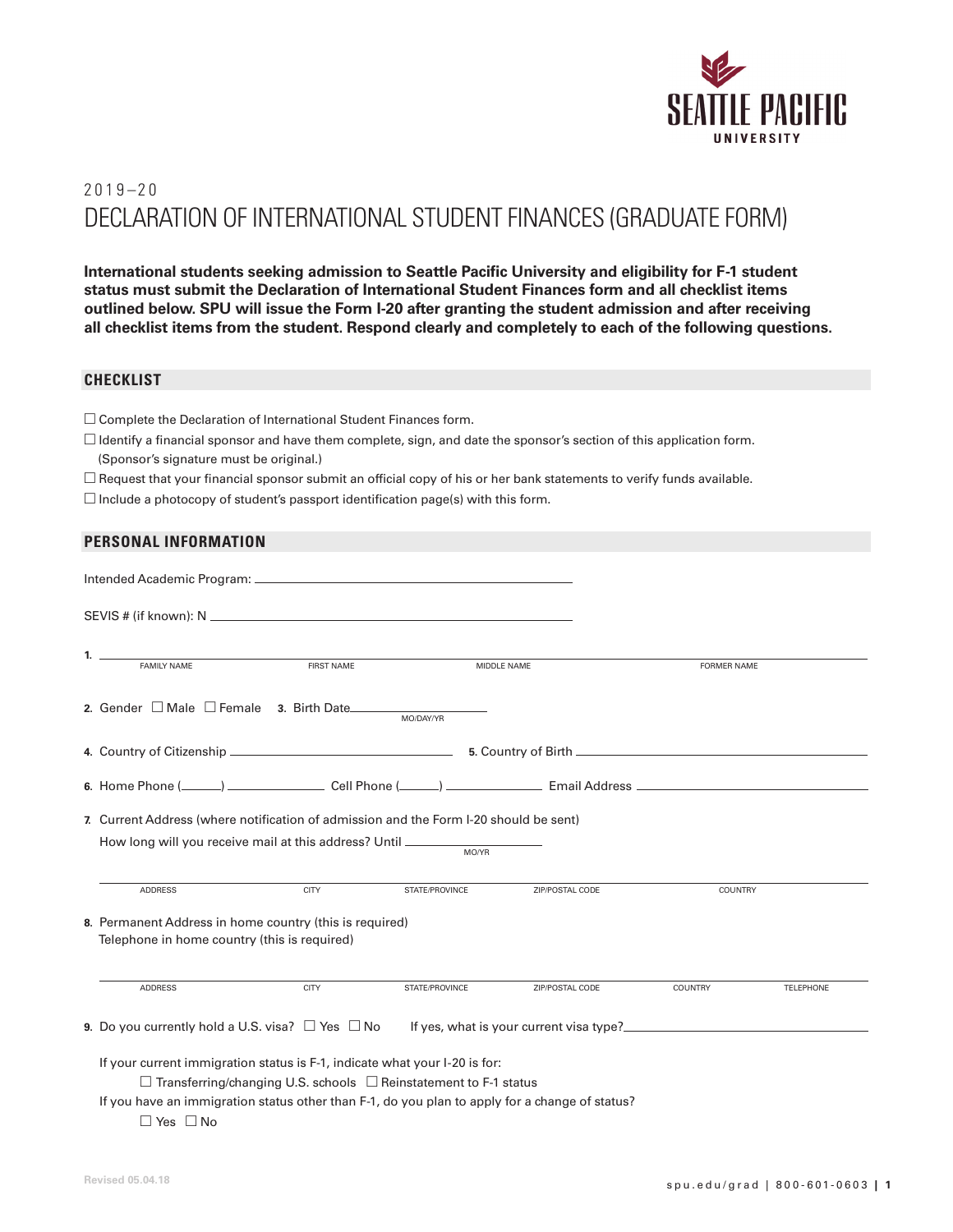**10.** Will you be bringing dependents with you? □ Yes □ No

If yes, list below the persons financially dependent on you. Additional funds in the amount of \$6,000 are required for each dependent.

| NAME | <b>RELATIONSHIP</b> | BIRTH DATE (MO/DAY/YR) | <b>COUNTRY OF BIRTH</b> |
|------|---------------------|------------------------|-------------------------|
|      |                     |                        |                         |
|      |                     |                        |                         |
|      |                     |                        |                         |
| NAME | <b>RELATIONSHIP</b> | BIRTH DATE (MO/DAY/YR) | <b>COUNTRY OF BIRTH</b> |

## **EVIDENCE OF FINANCIAL SUPPORT**

U.S. Department of Homeland Security requires that Seattle Pacific University verify the financial resources of all international students. To be eligible for the F-1 student visa status, applicants must work with their financial sponsor to demonstrate sufficient financial resources that meet or exceed the estimated educational and living expenses. Note that the estimated costs listed on page 3 of this form are for one academic year (four quarters). SPU requires adequate documented financial support for admission decisions and issuance of the Form I-20.

## **SOURCE OF FUNDS DURING FIRST YEAR AT SPU**

| Parent(s)/Sponsor(s)           |                                                                                                                                            |  |             |
|--------------------------------|--------------------------------------------------------------------------------------------------------------------------------------------|--|-------------|
|                                |                                                                                                                                            |  |             |
|                                |                                                                                                                                            |  |             |
|                                |                                                                                                                                            |  |             |
| Government's Funds/Scholarship |                                                                                                                                            |  |             |
|                                |                                                                                                                                            |  |             |
|                                | Enclose with this form an official letter of guarantee or award, signed and dated.<br>Date of letter must not be more than six months old. |  |             |
| Other:                         |                                                                                                                                            |  |             |
|                                |                                                                                                                                            |  |             |
|                                |                                                                                                                                            |  | TOTAL* US\$ |
|                                | * Must be equal to or greater than the 2019-20 Estimated Annual Costs total shown                                                          |  |             |

\* Must be equal to or greater than the 2019–20 Estimated Annual Costs total shown on page 3. Additional funds in the amount of \$6,000 are required for each dependent.

## **STATEMENT OF RESPONSIBILITY**

This is to certify that the statements made on the declaration of finances are true and that these funds are available and will be provided as indicated to support the student while they are attending Seattle Pacific University. Funding is to include tuition, living expenses, books, supplies, fees, personal expenses, and health insurance as indicated on page 3. I understand that an incomplete declaration will not be accepted.

| Signature of Sponsor __  | Date |
|--------------------------|------|
| Signature of Applicant _ | Date |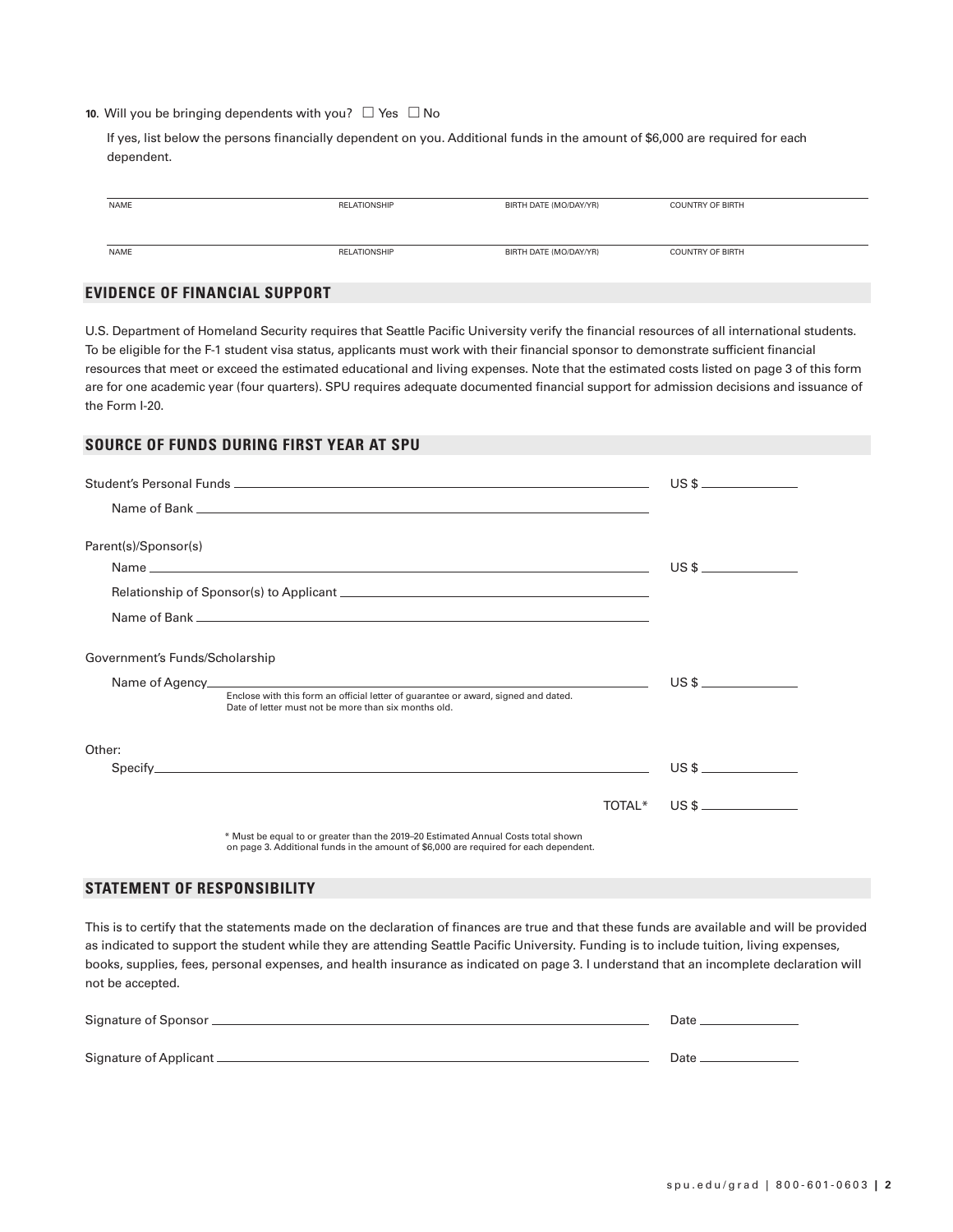## **BANK STATEMENT**

In addition to the signature above, the financial sponsor must mail a current bank statement or letter from an authorized bank official on bank stationery to document funds currently available for the first year of study. This document and the funds must be described in U.S. dollars. All documents must be less than six months old. Clearly label the applicant's name on the document and mail directly to the address listed on page 4.

#### *What is an acceptable bank statement?*

#### **Acceptable**:

- An original bank statement in the sponsor's name, which states the date the account was opened, current balance in U.S. dollars, average deposits, and average balances. It is highly recommended that most of your financial support come from your home country, as this is important for obtaining your student visa. The bank statement must show liquid assets such as cash deposits, certificates of deposit, or saving account.
- A letter sent directly from the financial sponsor's bank that describes the type of account, the date the account was opened, current balance in U.S. dollars, average deposits, and average balances. The letter should include the bank stamp or seal.
- An official letter of guarantee from your government or agency indicating your scholarship amount in U.S. dollars. The letter should be signed and dated and the date of the letter must not be more than six months old.

#### **Not acceptable:**

- Bank statements that do not indicate the student's name.
- A bank letter indicating "good" customer or "adequate funds," and not indicating a current total account balance.

### **2019–20 ESTIMATED ANNUAL COSTS**

| All costs are listed in U.S. dollars and assume full-time enrollment. | Living with<br>sponsor family<br>in the U.S. * | Living<br>on/off<br>campus |
|-----------------------------------------------------------------------|------------------------------------------------|----------------------------|
| Annual Graduate Tuition Estimate                                      |                                                |                            |
| (varies by program, see page 4 for Tuition Estimates Worksheet)       |                                                |                            |
| Room and Board                                                        | \$7,716                                        | \$11,796                   |
| Miscellaneous Personal Expenses, Books, Supplies, and Fees            | \$4,576                                        | \$4,576                    |
| Health Insurance Estimate**                                           | \$1,500                                        | \$1,500                    |
| Dependents (\$6,000 per dependent)                                    |                                                |                            |
| <b>2019-20 ESTIMATED ANNUAL COSTS</b>                                 |                                                |                            |

**Applicants for 2020–21** should factor in a five percent anticipated annual tuition and cost of living increase.

\*Sponsor family **must** have U.S. citizenship and be paying for most of the living expenses. (Spouse does not qualify.)

\*\*Required unless proof of alternate insurance is provided within first five days of the quarter.